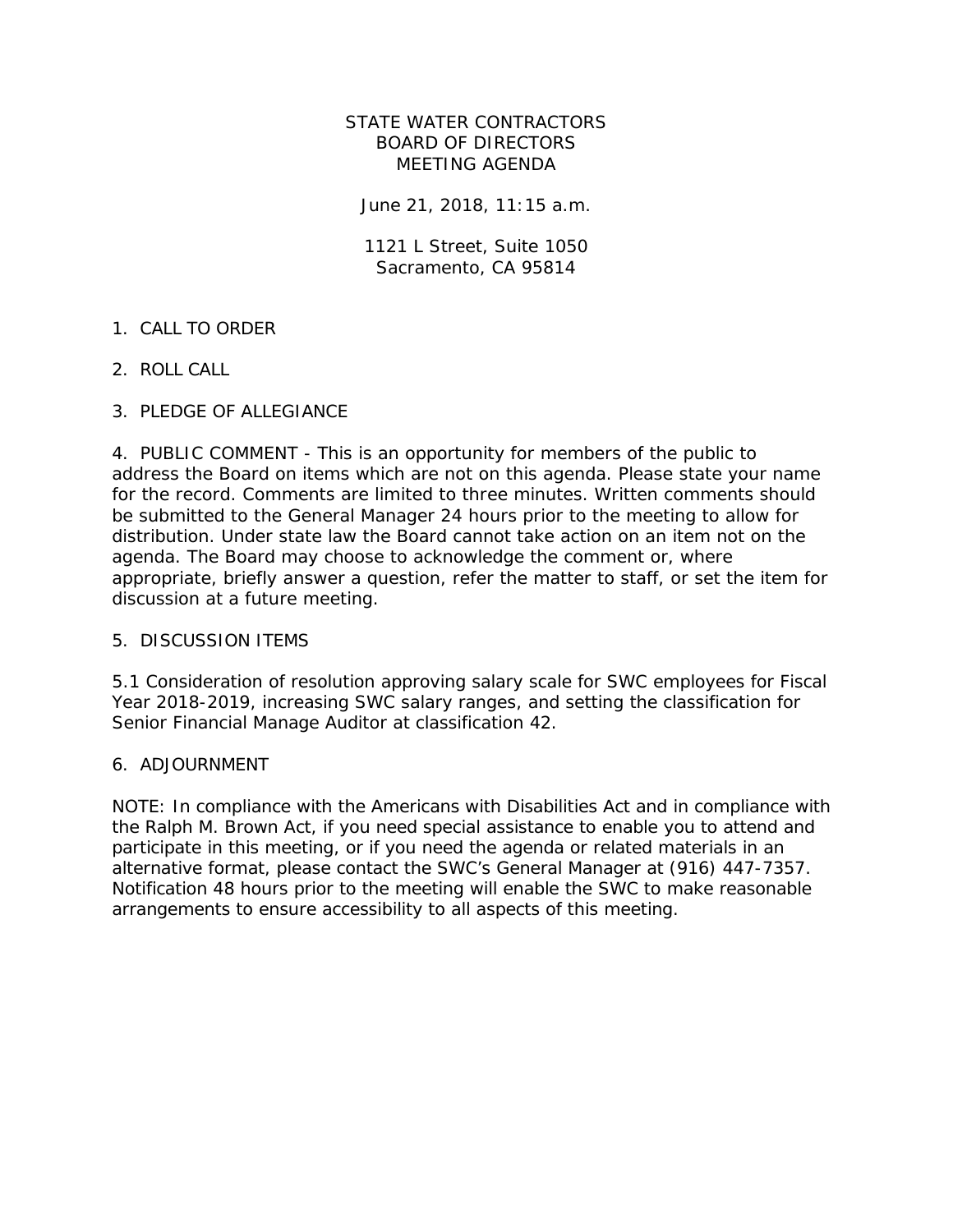### **RESOLUTION NO. 2018-02**

## **A RESOLUTION OF THE BOARD OF DIRECTORS OF THE STATE WATER CONTRACTORS APPROVING EMPLOYEE SALARY SCHEDULES FOR FISCAL YEAR 2018-2019**

**WHEREAS**, the Board of Directors of the State Water Contractors (SWC) has previously approved salary schedules for SWC employees using the Board's customary procedures for transacting business; and

**WHEREAS**, the California Public Employees' Retirement System (CalPERS) requires SWC to have the Board of Directors act in a public meeting to approve current salary schedules; and

**WHEREAS**, the Board now wishes to approve its action approving a cost of living increase for all SWC employees for Fiscal Year 2018-2019;

**WHEREAS,** the Board wishes to amend the salary ranges for SWC employees to increase the ranges for all classifications;

**WHEREAS,** the Board wishes to set the salary classification for Senior Financial Management Auditor at classification 42;

## **NOW THEREFORE, THE BOARD OF DIRECTORS OF THE STATE WATER CONTRACTORS DOES RESOLVE, DETERMINE, FIND AND ORDER AS FOLLOWS:**

- 1. The adoption of the salary ranges for all SWC employees attached hereto as Exhibit "A" is hereby approved and such salary range for each classification is hereby adopted.
- 2. The adoption of the employee salary schedules adopted by the Board and in effect for Fiscal Years 2018-2019 and attached hereto as Exhibit "B" is hereby approved, and such employee salary schedules are hereby adopted.
- 3. The adoption of classification 42 for Senior Financial Management Auditor is hereby adopted.

**PASSED AND ADOPTED** this 21st day of June 2018, by the following vote, to wit:

AYES:

NAYS:

ABSENT:

ABSTAIN:

ATTEST:

Jennifer Pierre, General Manager Steve Arakawa, Board President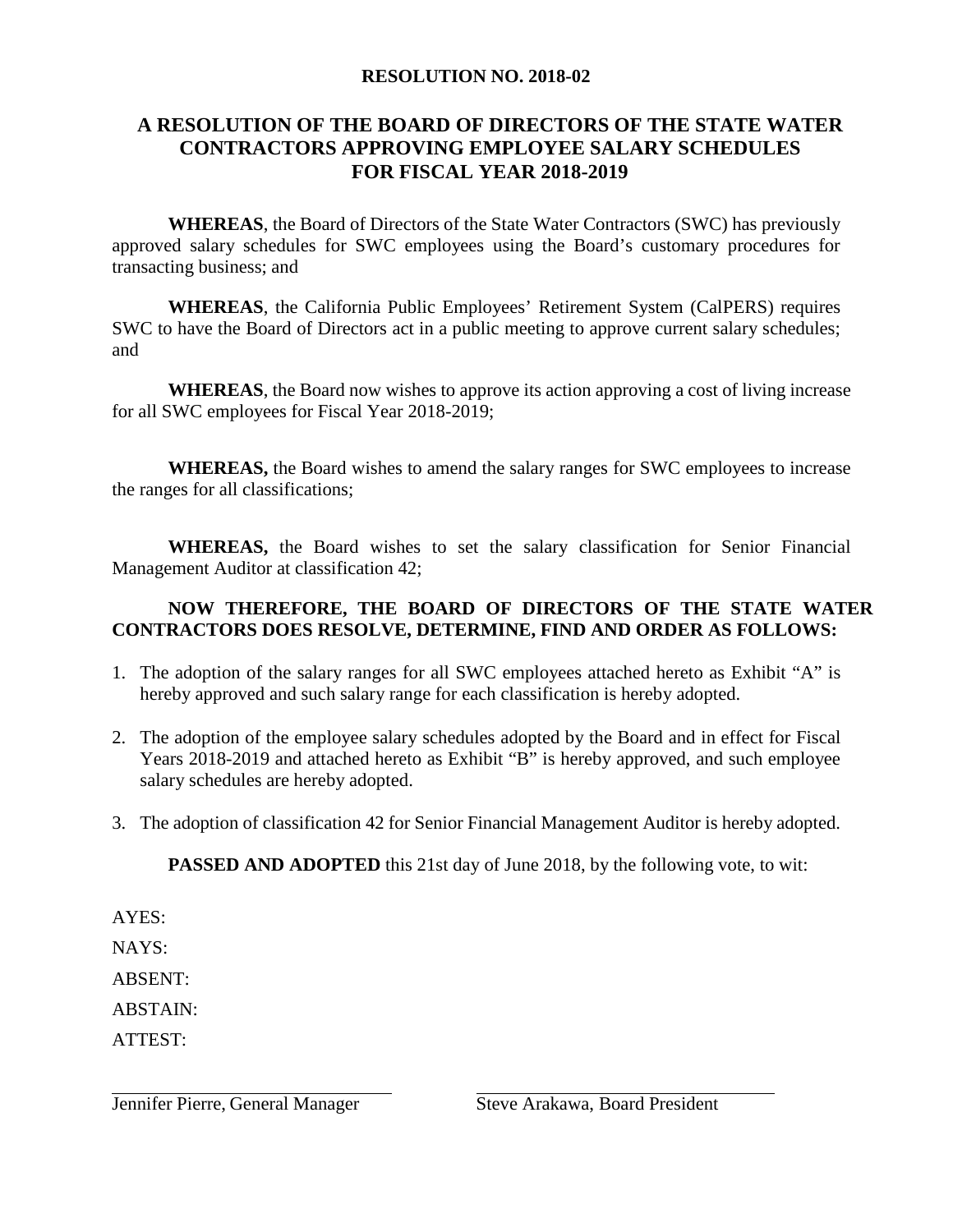## **EXHIBIT "A"**

## **State Water Contractors Salary Ranges**

|                                  | <b>Minimum</b>       | <b>Maximum</b>       |  |  |
|----------------------------------|----------------------|----------------------|--|--|
|                                  | <b>Annual Salary</b> | <b>Annual Salary</b> |  |  |
| <b>Position</b>                  | Range                | Range                |  |  |
| <b>Office Manager</b>            | 65,239.00<br>\$      | \$82,903.00          |  |  |
| O&M Engineer                     | 164,856.00<br>\$     | \$209,492.00         |  |  |
| <b>General Manager</b>           | 212,798.00<br>\$     | \$273,891.00         |  |  |
| Supv. Water Resources Specialist | 135,627.00<br>\$     | \$172,349.00         |  |  |
| Power Engineer                   | 164,856.00<br>\$     | \$209,492.00         |  |  |
| <b>General Counsel</b>           | 190,841.00<br>\$     | \$242,513.00         |  |  |
| Sr. Financial Management Auditor | 123,018.00<br>\$     | \$156,326.00         |  |  |
| Sr. Financial Auditor            | 120,017.00<br>\$     | \$152,513.00         |  |  |
| <b>Executive Assistant</b>       | \$<br>65,239.00      | \$82,903.00          |  |  |